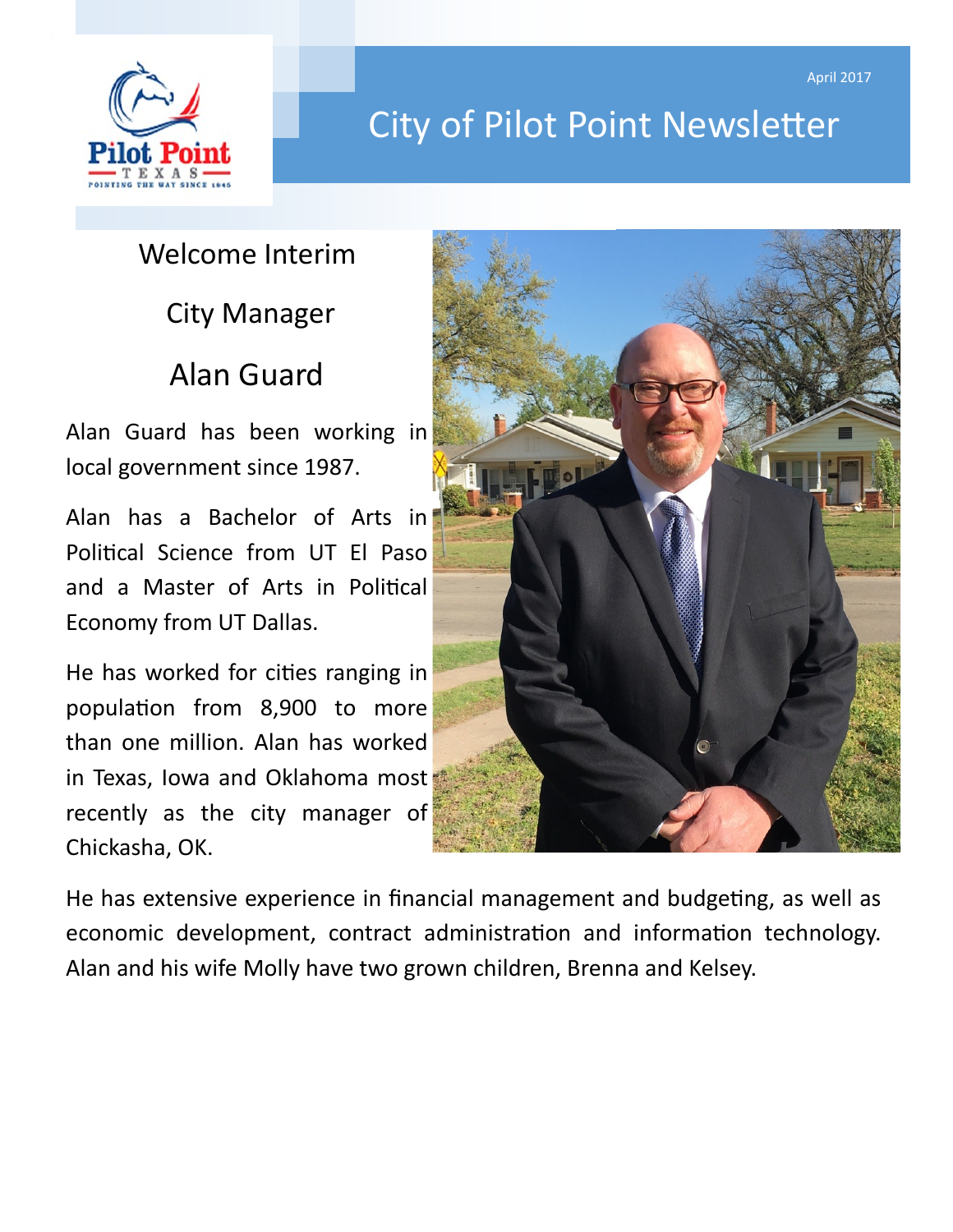## Volunteers Needed to Serve on City Boards, Commissions and Committees Overview.

Boards and commissions are an established feature of municipal government which offers citizens an extraordinary opportunity to participate in a city's governmental affairs. Their activities have helped to shape or influence public policy in many areas. Thus, the City of Pilot Point has boards, commissions, and committees that endeavor to reflect the varied interests of Pilot Point's citizenry.

Several of the City's boards and commissions are required and established by state law, while others result from provisions of the City Charter or from local ordinances. They address such subjects as planning, zoning, parks, economic development, and libraries.

Although many boards and commissions are advisory, their influence and value can be significant. They make recommendations on a wide range of topics that come before the City Council. Several boards and commissions are quasi-judicial, which means the Council has delegated some portion of its legislative authority to a citizen board.

City Secretary Alice Holloway is available to answer any questions that you may have or provide any assistance that you may need in processing your application to the Pilot Point City Council.

Mrs. Holloway can be reached at 940/324-5025 or aholloway@cityofpilotpoint.org.

The Board and commissions Application form for all boards, commissions, and committees can be viewed from the City's website at www.cityofpilotpoint.org. Click on Volunteer Opportunities tab , then click on Boards & Commissions Application. Information may also be obtained from the City Secretary's Office, City Hall, 102 East Main Street.

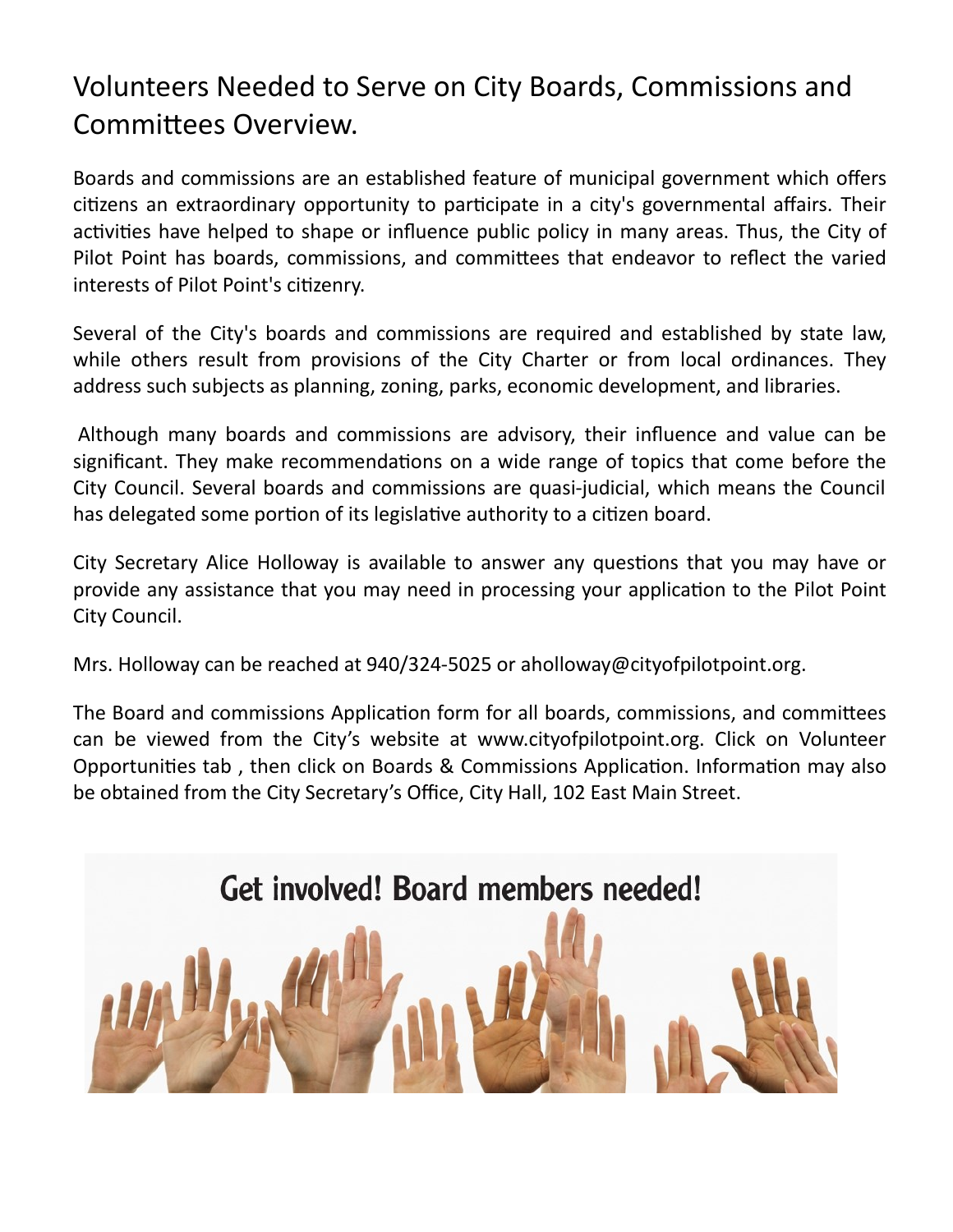# Looking for something fun to do with your time



# **VOLUMUEER**

# @ the Pilot Point Community Library



The Library needs volunteers to help with our DIA program and our Summer Reading program. DIA is a one day cultural event for the entire family. The 2017 Summer Reading program will have programs for all ages.

Summer Reading Program: begins May 31st and ends July 28th EUILD A **BETTER WORLD** CONSTRUYE UN **MUNDO MEJOR Volunteers** will help with:

> Program assistance **Shelving** Craft prep Special projects

## Qualifications:

Must be 14 or over Positive attitude Willing to learn new things **Committed to volunteering** Bilingual a plus

**Applications due by** 

April 17th

DIA volunteers will be volunteering on Saturday, April 29, 2017



**Volunteers** will help with:

Face/Hand painting Tissue paper crafts **Cultural & Literacy Games** Setting up and closing

For more information, contact the Library at 940-686-5004 or drop by and fill out a volunteer form

Pilot Point Community Library

324 S. Washington Street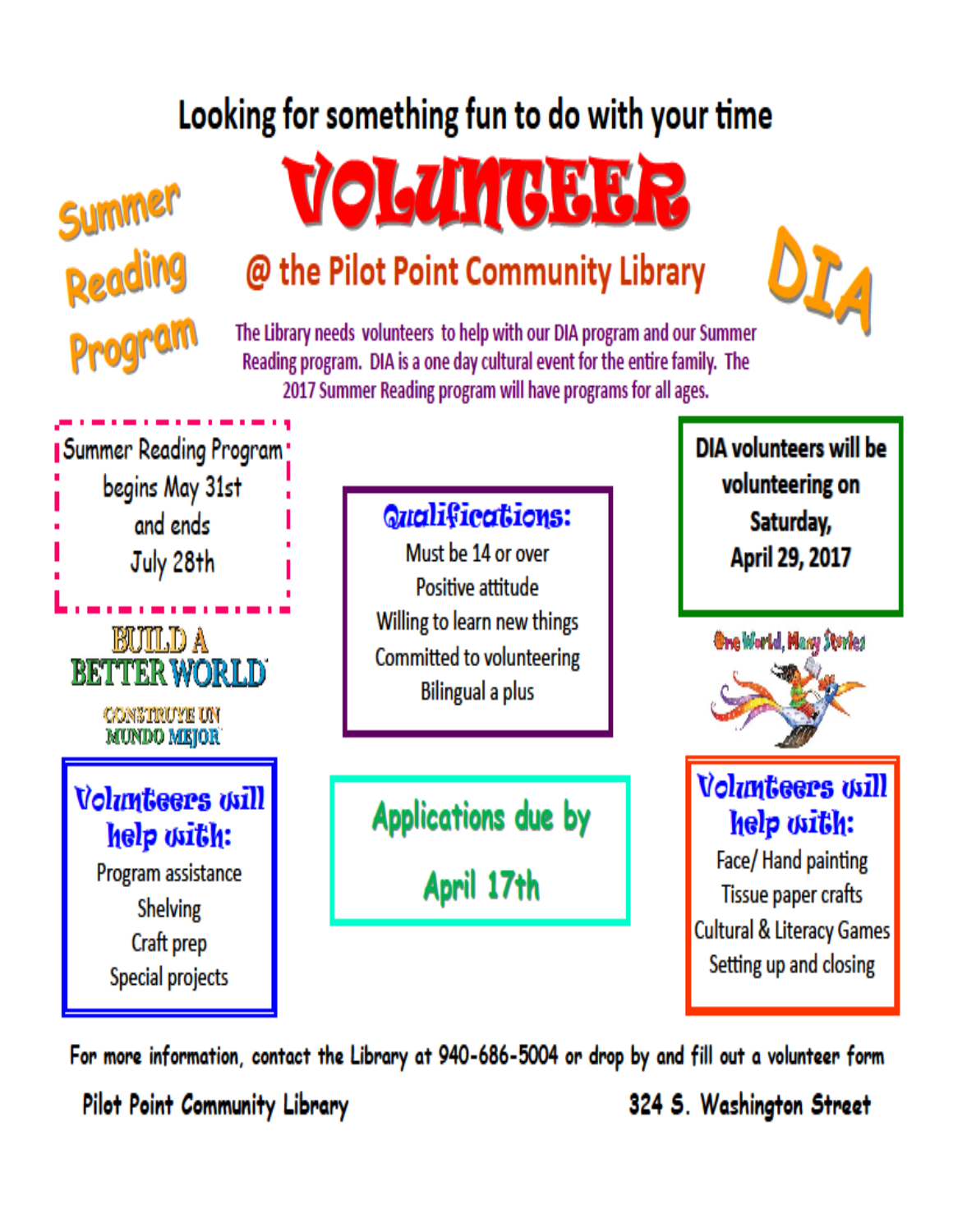### The Pilot Point Community Opera House

presents



Written by Reginal Rose - Directed by John Broyles

| April 21 & 22 7:30 p.m.  |           |
|--------------------------|-----------|
| <b>April 28 &amp; 29</b> | 7:30 p.m. |
| <b>April 30</b>          | 2:30 p.m. |

A play presented IN THE ROUND in the Legendary Drywall Performance Hall

At the Pilot Point Community Opera House 110 S Washington Street **Pilot Point, Texas** On the historic Pilot Point Square

Admission: \$15 Adult... \$10 Children 10 and under ... \$10 Groups of 15 or more (Groups must be together)

For information call 214.549.5965 or 940.367.0895 Or visit pilotpointoperahouse.com

Presented with permission from Dramatic Publishing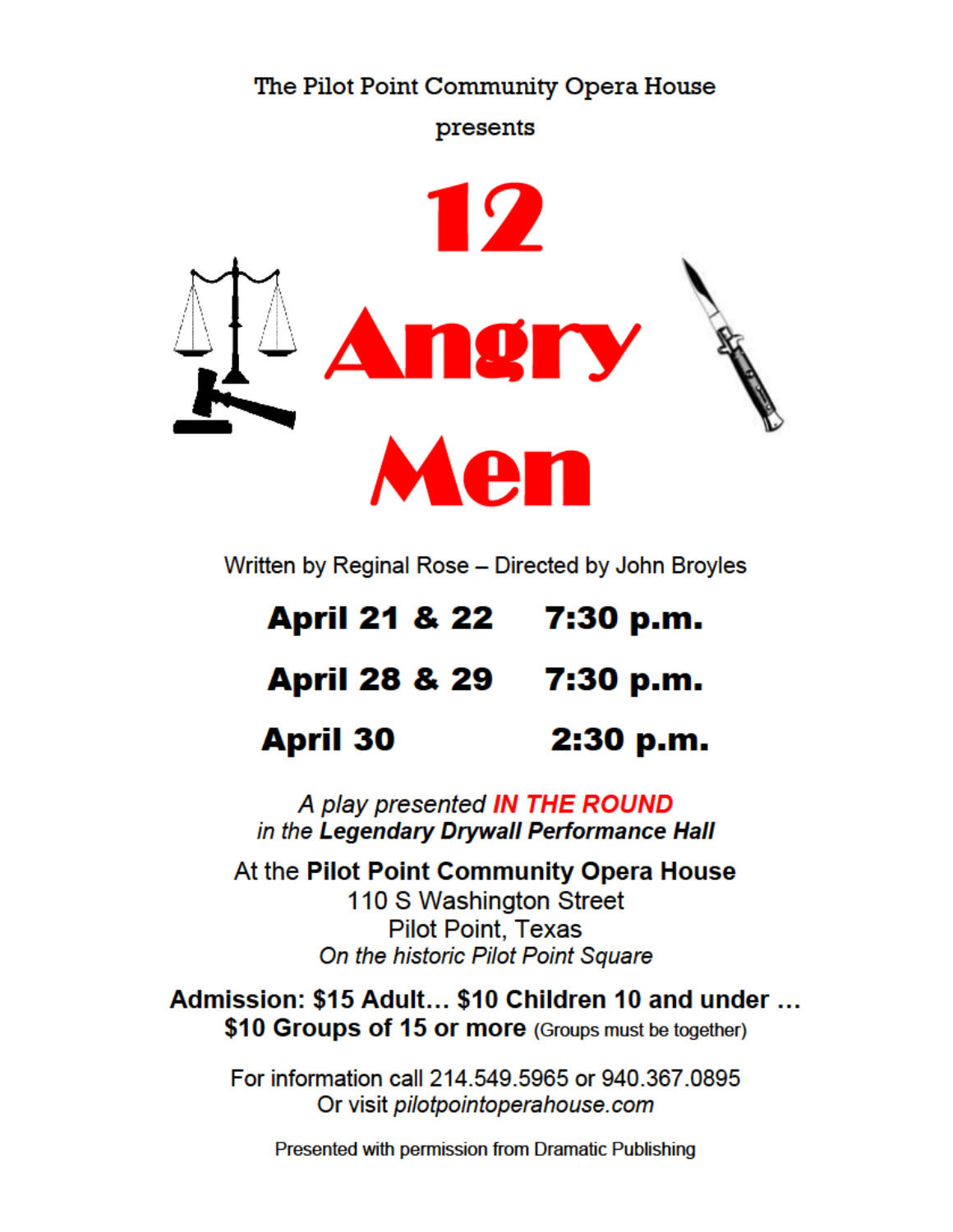# **EPilot Point**

# **Saturday, April 22nd 8:00am-Noon**

### *Keep Pilot Point Beautiful 12th Annual Trash Off*

Join YOUR community! Families, businesses, teens, scouts, churches and many others will be in full action cleaning up trash in ditches and streets throughout Pilot Point! This annual event is not possible without the help of many. Please consider helping Keep Pilot Point Beautiful! Meet at the Gazebo on the Square at 8:00 am to receive your t-shirt and pick up supplies. **FREE LUNCH** for volunteers provided by Midway Church and First United Methodist Church immediately following.

### *City Spring Cleanup – Roll off Dumpsters Pilot Point Residents only - Proof of Residency Required*

In conjunction with the Annual Trash-Off, residents of Pilot Point can drop off their bulk trash, brush, yard waste, (please bag leaves or grass clippings) metal, wood and appliances at the **Waste Water Treatment Facility located at: 1400 N. St. James** between the hours of **8 am – 3 pm** on Saturday, April 22nd. You must unload your own vehicle. **City staff will not be able to assist loading or unloading, nor can they pick up at your residence.** Any **appliances** containing **FREON MUST SHOW A CERTI-FICATION TAG OR WILL NOT BE ACCEPTED**. Contact your local licensed HVAC professional to have this removed. We **CANNOT ACCEPT: Wet paint, spray paint cans, electronics, roofing materials/shingles, tires or batteries. Tires and batteries only accepted at Integrity Car Care.** 

### *Tire & Batteries Recycling Event - Integrity Car Care (1321 N. Hwy. 377)*

From **8 am – Noon Integrity Car Care** will accept tires and batteries. They will accept **4 tires per household** and charge individuals \$2.50 for each tire thereafter. This is open to Pilot Point residents only. No limit on batteries, although they do not accept oversized vehicle or tractor batteries.

#### *Medication Disposal Program – Pilot Point Pharmacies*

Local Pharmacies will be collecting expired or unused prescriptions at their locations. Thank you **Hometown Pharmacy, Axtell Pharmacy and Brookshire Bros. Pharmacy** for participating in this event! *"Take Away Disposal Program"* will allow individuals to properly dispose of prescriptions and keep them out of our water system and landfills. All prescription bottles will be recycled; please remove labels from the bottles if possible.

### *Document Shredding - Magic Shred (On the Square)*

Do you have old files that are stored away in the attic or garage that need shredding? Here's a perfect opportunity for you to make space and safely dispose of those old documents. Magic Shred will shred your documents while you wait! Their truck will be located on the Square from **9:00 am – 1:00pm,** so stop by and drop off those documents. This event is sponsored by PointBank.

### *Electronics & Computer Recycling - Community Recycling Solution (On the Square)*

Laptops, computers, cell phones, stereos, copiers, printers, desk phones, VHS and DVDs, TV's and CRTs, monitors, and small appliances. You can call Joan Meeks at 817.300.6958 if you have questions regarding recycling an unusual E-waste items. The truck will be located on the Square **8 am to Noon**. DO NOT leave items on the Square before or after the designated pick up time!